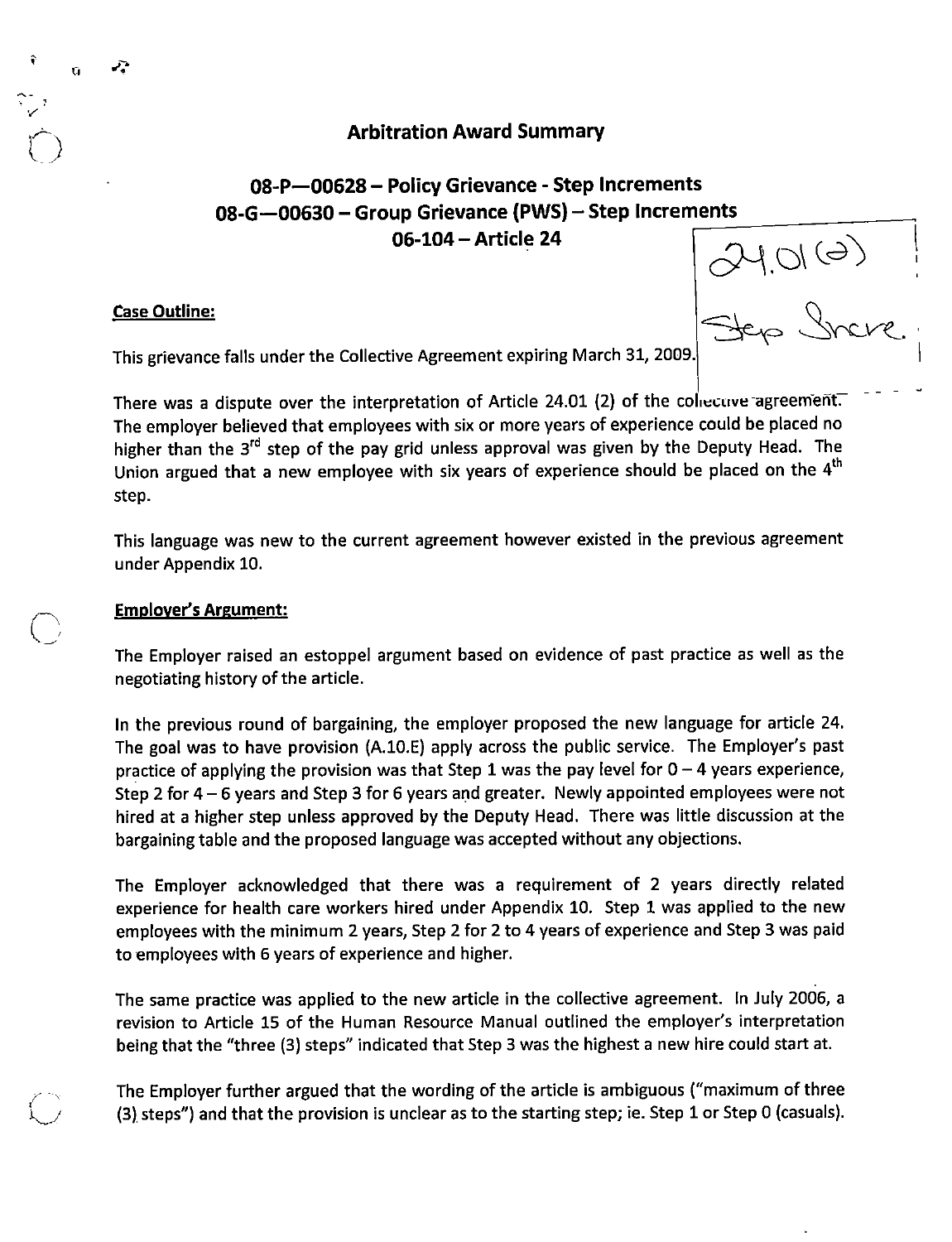The Employer took the position that the pay grid clearly shows the "casuals" category or Step 0 as the starting pay level.

Past practice was asserted in the application of the Appendix and in the understanding the Employer had for the application under Article24.01 (2).

## Union's Argument;

متهد

The Union objected to the estoppel argument on the basis of the clear language of article 24.02 (2). The objection was dismissed. The Union later argued that compelling evidence would need to be provided to show that the Union knew or ought to have known how the Employer applied the collective agreement.

There was no indication at the bargaining table regarding the method used to calculate the pay level steps applicable to new employees or of Step 3 being a maximum step. The Union understood the language as Step 1 being the initial step, 2 years of experience would place the new hire at Step 2, 4 years at Step 3 and 6 years of experience and greater would place the new hire at Step 4.

The Union argued that Article 24.01 (2) was applicable to employees that are "appointed". Casual employees are not appointed under the definition in the collective agreement in Article 2.01 (m).

In regards to the Human Resource Manual, the Union provided a letter that had been sent to the employer December 11, 1996 which outlined the Union's maintained position of raising policy issues as they became aware of them. This position was reinforced in a Joint Consultation meeting held on March 6, 2007 where the Union asserted that it did not have the capacity to review all amendments and that it reserved the right to file a grievance within 30 days of becoming aware of the issue.

The Union maintained that the language in the collective agreement was not ambiguous. Also, that that the Employer had misinterpreted the collective agreement by including casuals as appointed employees. Since casuals are not appointed, pay level "0" should be excluded from pay step calculations.

#### Arbitrator's Decision:

The arbitrator agreed with the Union interpretation of the language in Article 24.01 (2).

Article 24.01 (2) states "newly appointed employees will be credited with one step of the applicable pay range for the position" and the reference to "appointed" excludes casuals, therefore the language must be read to include Steps 1 through 6 and not Step 0.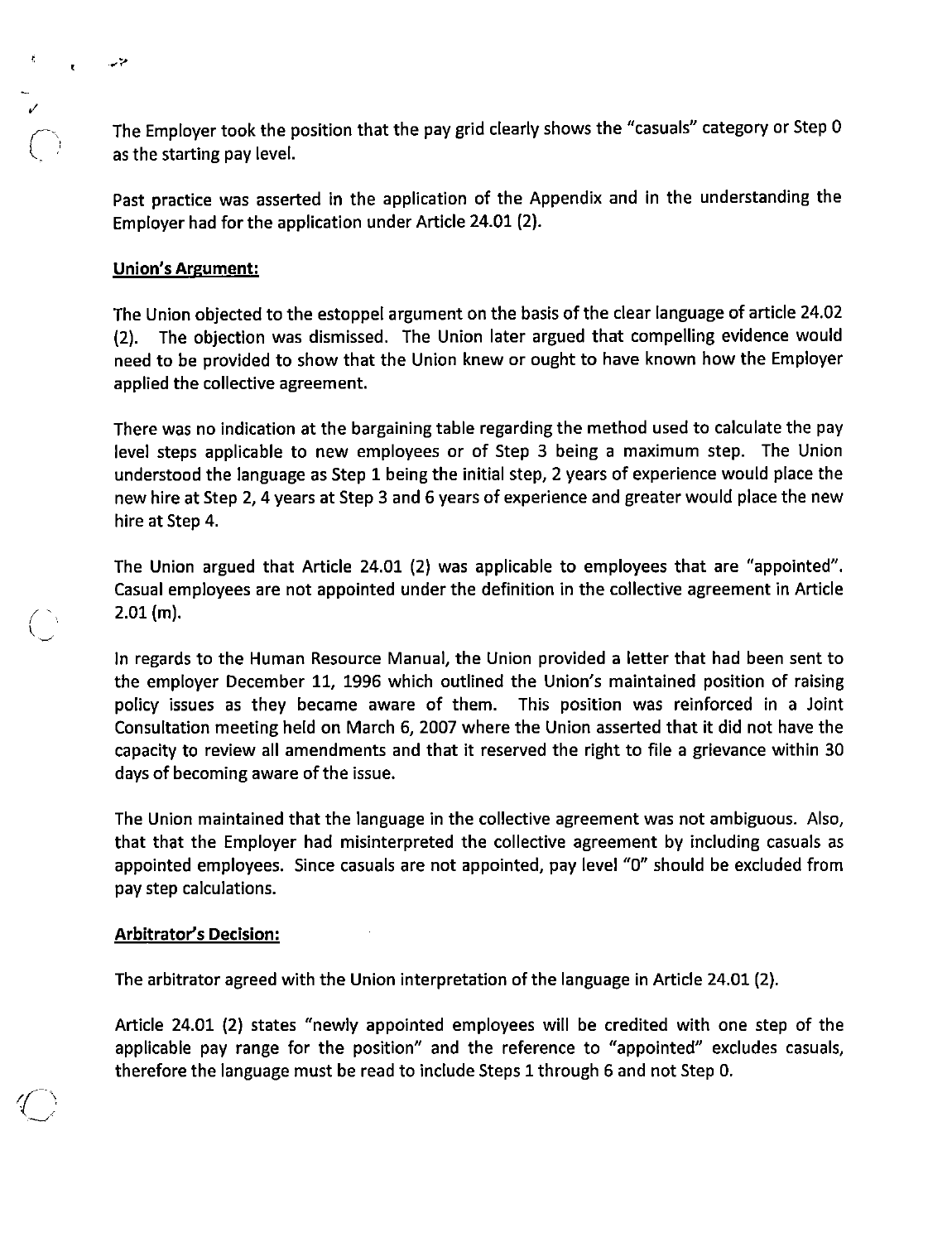An employee is entitled to a credit of one step for each two years of directly related experience beginning at Step 1. Therefore, an employee with two years of experience would be placed at Step 2, an employee with four year experience would be placed at Step 3 and an employee with six years of experience would be placed at Step 4.

 $\overline{C}$ 

«r

A

The arbitrator also decided that the Employer was entitled to believe that Article 24.01 (2) would be applied in a similar fashion in the collective agreement to Appendix lO.E. The Union did not challenge the application of the Appendix and therefore the Employer proceeded on the understanding that they would keep with past practice.

The Union is estopped from claiming the application of Article 24.01 (2) according to its plain and ordinary meaning. The estoppel will continue to operate until the parties return to the bargaining table at which point the estoppel will end.

NOTE: The essence of this award is that, even though the grievances were dismissed, the union is correct in its interpretation of the agreement. The estoppel means that there will be no retroactivity awarded to any employees who may have been affected by the employer's incorrect interpretation. On a go forward basis, if the language does not change during bargaining, the Union's interpretation will stand and from that point forward future employees of the GNWTwill be credited with the correct pay step as per the Union's position.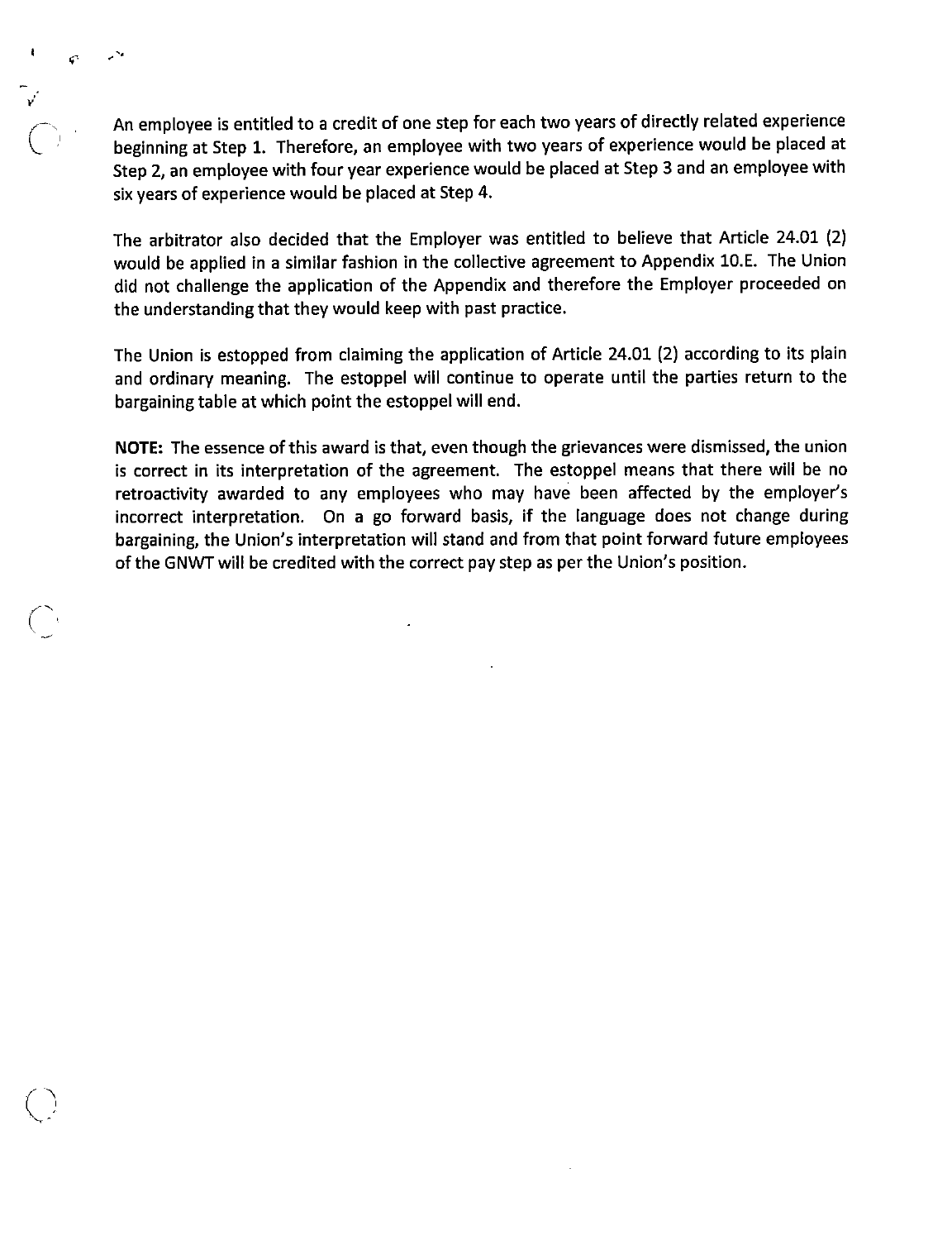## IN THE MATTER OF AN ARBITRATION

BETWEEN:

 $\hat{\pmb{y}}$ 

Ň,

## THE UNION OF NORTHERN WORKERS

- and -

## GOVERNMENT OF THE NORTHWEST TERRITORIES as represented by the Minister responsible for the Public Service Act

Re: Pay Step Grievance

## AWARD

BEFORE:

John Moreau, Q.C. - Arbitrator

APPEARING FOR THE EMPLOYER:

Brian Asmundson Kim Wickens Roger Wah-Shee - Counsel - Grievance Officer - Student-at-law

## APPEARING FOR THE UNION:

Michael Penner Roxanna Baisi Kim Harding Roshan Begg

- Director Membership Services

- Counsel, PSAC on behalf of UNW

- Service Officer
	- Grievance Officer, GNWT

The Hearing in this matter was held in Yellowknife, NWT on October 20 & 21 and December 1, 2008.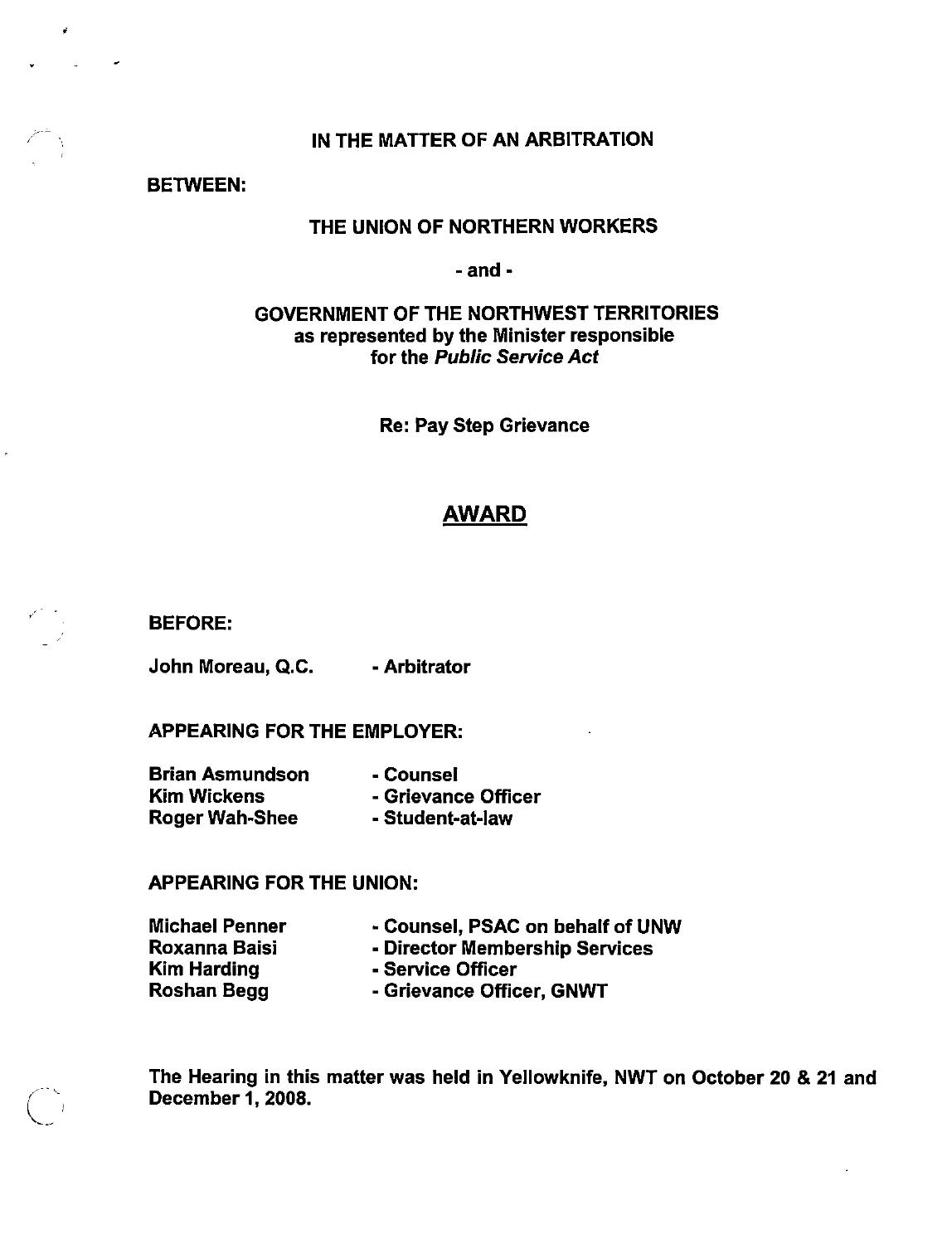# AWARD

## INTRODUCTION

This case turns on the interpretation of ciause 24.01(2) of the collective agreement, which has a term from April 1, 2005 to March 31, 2009. It involves a dispute over the placement of new employees on the pay grid. The Employer's position, in a nutshell, is that new employees with six or more years of directly related experience can be placed no higher than the  $3rd<sup>th</sup>$  step of the pay grid. The Union maintains that a new employee with six years of directly related experience should be placed at the  $4^{\text{th}}$  step of the pay grid. There are three grievances before me in all, two policy grievances (#08-6-00628; #08-6-00630) and the individual grievance of Ken Stair (#06-104).

The bold portion, article 24.01(2), which is the sub-clause in dispute, indicates a change in the language from the previous collective agreement:

## ARTICLE 24

## PAY

24.01 (1) Employees are entitled to be paid for services rendered or the job evaluation and position to which they are appointed at the pay rates specified in the appendices attached.

(2) Newly appointed employees will be credited with one step of the applicable pay range for the position for each two (2) years of directly related experience to the responsibilities of the new job, to a maximum of three (3) steps.

 ${\bf S}$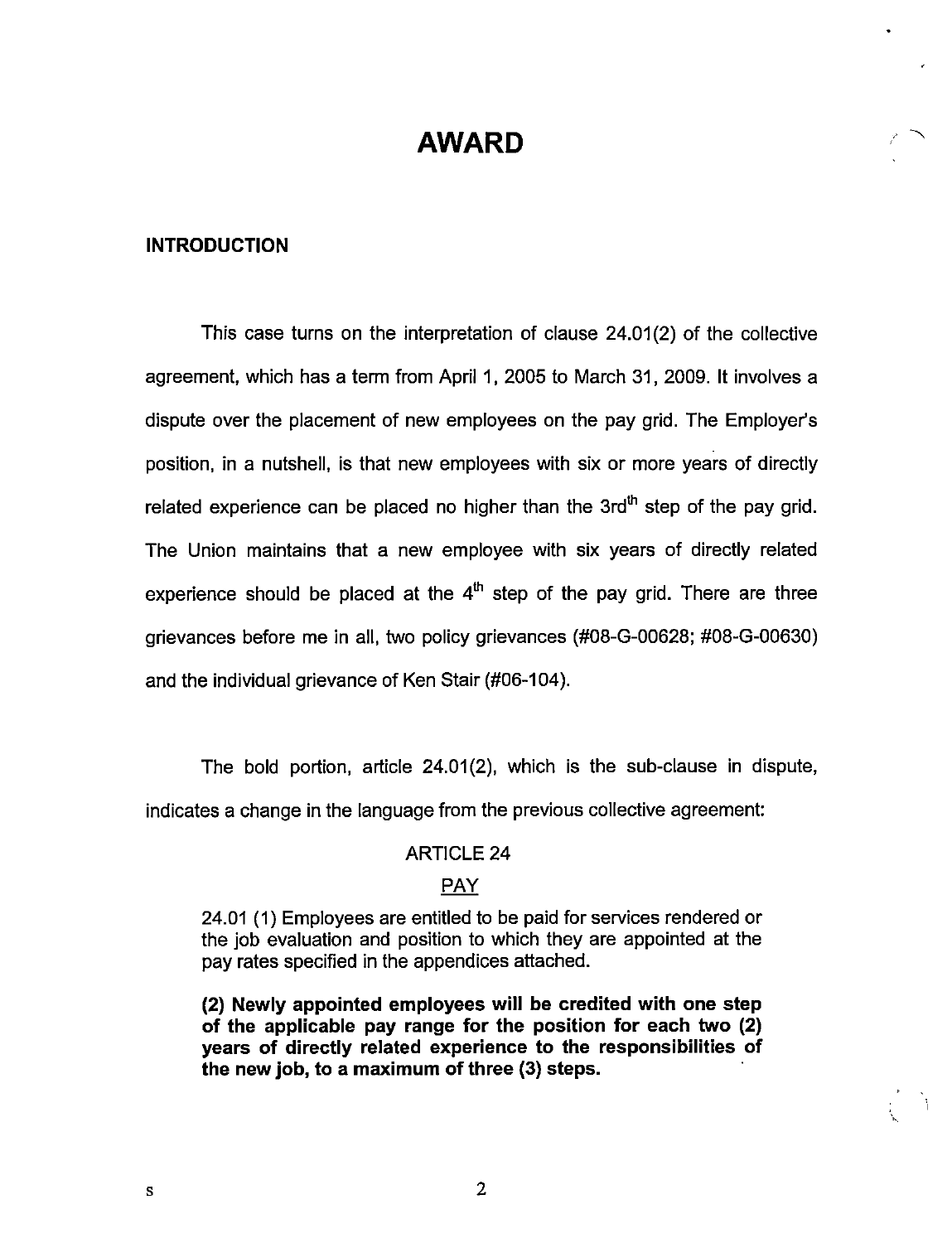The Employer put the Union on notice prior to the beginning of the proceedings that it would be raising an estoppel argument and adducing evidence of past practice as well as negotiating history regarding the application of the provision. The Union objected to the introduction of the extrinsic evidence on the basis of the clear and unambiguous language of article 24.01(2). After hearing submissions in a teleconference held on October 16, 2008, the Union's objection was dismissed. Following the long-standing practice of receiving evidence and then reserving on its admissibility in the case of an alleged ambiguity, the Employer was permitted to introduce the past practice evidence and negotiating history. See Brown and Beatty, Canadian Labour Arbitration, (4th) at 3:4410.

The Employer called several witnesses: Sylvia Haener, Jenetta Davis (by telephone): Theresa O'Toole and Linda Heimbach. The Union replied with Roxanna Baisi, David Mathisen and Todd Parsons.

#### EVIDENCE

The following is a summary of the relevant evidence for purposes of these proceedings.

Sylvia Haener is currently the Assistant Deputy Minister in the Executive Department. Ms. Haener was the former CEO of Stanton Hospital in Yellowknife

3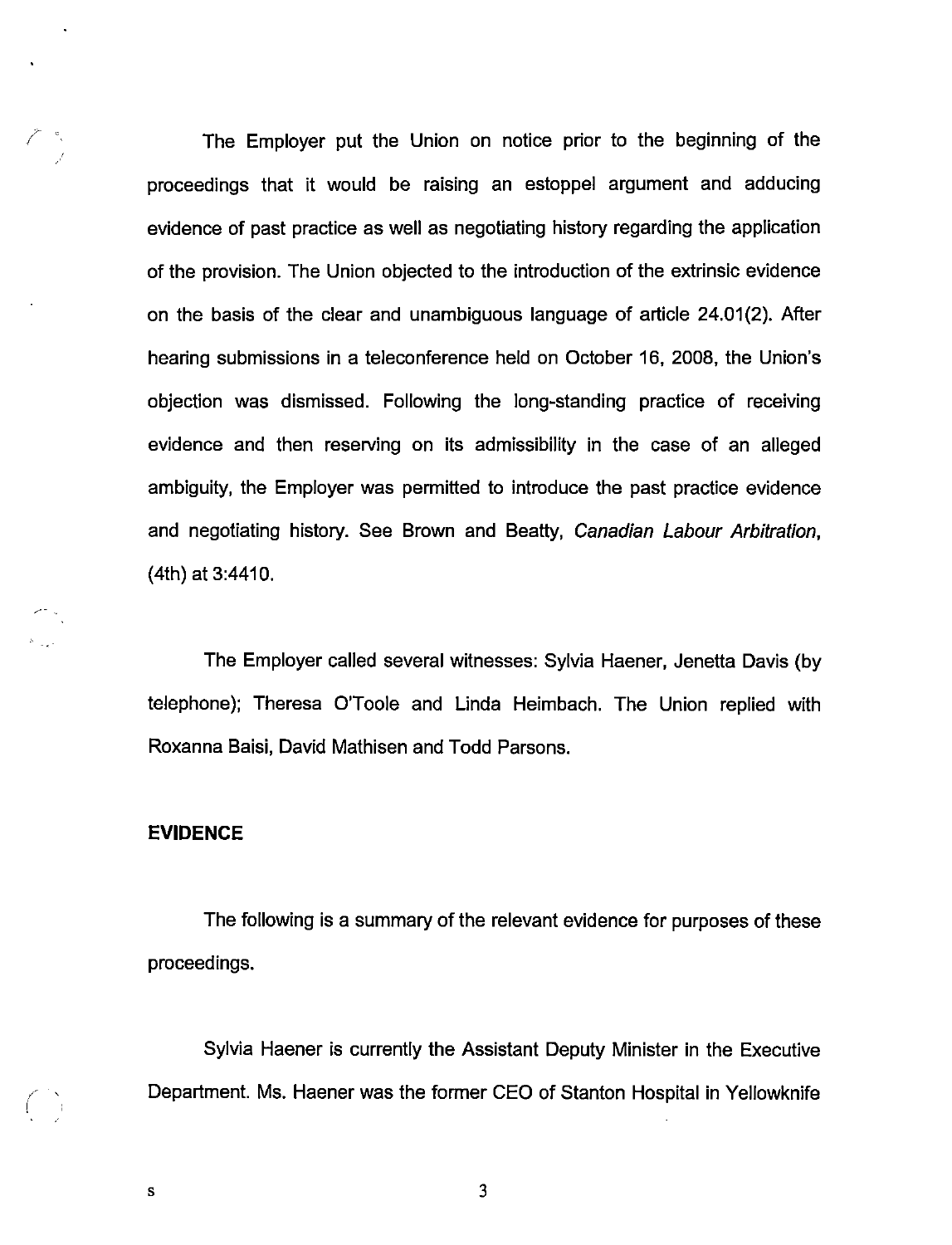from May 2006 to May 2008. She was the Director of Labour Relations and Compensation Services for the Employer from 1998 to 2005. Ms. Haener led the Employer's bargaining team at the time of the last round of negotiations leading up to the current collective agreement.

Ms. Haener referred to the Employer's incoming bargaining proposal. She noted that the language in the Employer's proposal is identical to the current language found in article 24.01(2). Ms. Haener's also noted that her copy of the Employer's proposal has a handwritten note with the word "agreed" in the margin next to the 24.01(2).

Ms. Haener's own handwritten notes also contain the following reference to article 24.01(2): "comes fr Health Care App. (sic)" which is a reference to the Health Care Appendix A10E (the "Appendix") found in the previous collective agreement (expired March 31, 2005) and reads as follows:

#### COMPENSATION FOR PRIOR EXPERIENCE

A. 10. E. All health care professionals (excluding administrative support staff and cleaning staff) will be credited with a one pay level increment for each two (2) years' prior experience they have in their field to a maximum of three steps.

Ms. Haener further testified that the Employer's proposal, consistent with one of its overall bargaining goals, was to have the above provision apply across the public service and not just to the health care professionals. She noted that

4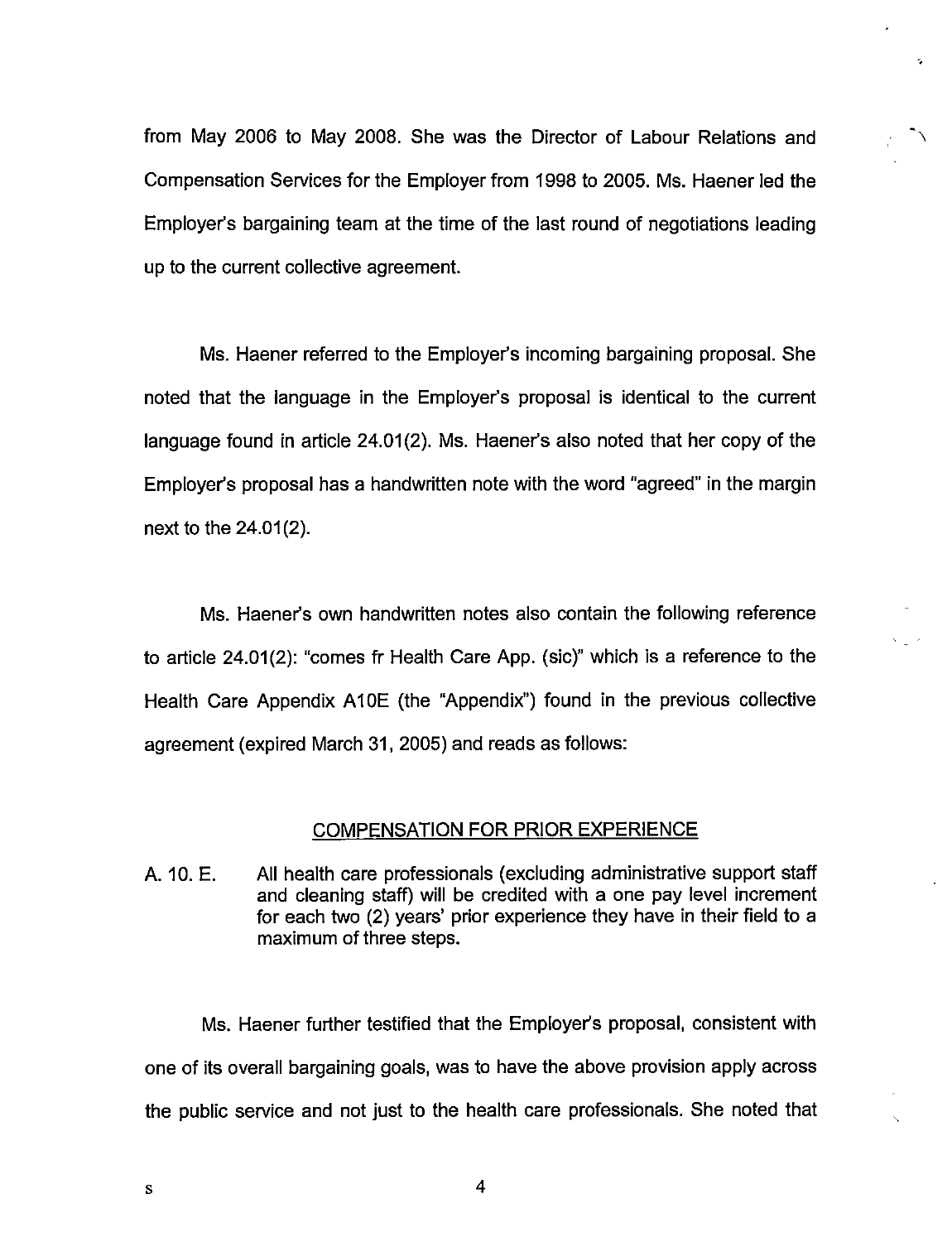the Appendix credited a health care professional with one pay level for each two years of service, to a maximum of three steps. The provision was typically interpreted in the past as follows: 0 to 2 years experience pay Step 1; 2-4 years pay Step 2; 4 years and over pay Step 3. Anything higher than Step 3 required the approval of the Deputy Head.

Ms. Haener added that she could not recall any extensive discussions about the new article 24.01(2) provision when it was raised at the bargaining table on January 17, 2005. She recalled that the Union spokesperson stated at the table that the proposal had been reviewed and that it was "OK" and ready for signing-off. Article 24.01(2) was then packaged into the bargaining materials and signed off on January 21, 2005.

Ms. Haener then referred to the Employers' Human Resources Manual ("HRM") which deals with new job offers. The HRM, which was placed on-line in the mid 1990's, is updated as required. She noted that article 15, which shows a last revision date of July 2006, states as follows:

15. Salary shall be determined as follows:

a) On initial appointment, employees will generally be credited with 1 Step of the approval level for each two years of directly related experience up to a maximum of Step 3 as follows:

5

j. At least two years of directly related experience-Step 1 i. At least four years of directly related experience-Step 2 ii. At least six years of directly related experience-Step 3

 $\mathbf s$ 

 $\ddot{\phantom{1}}$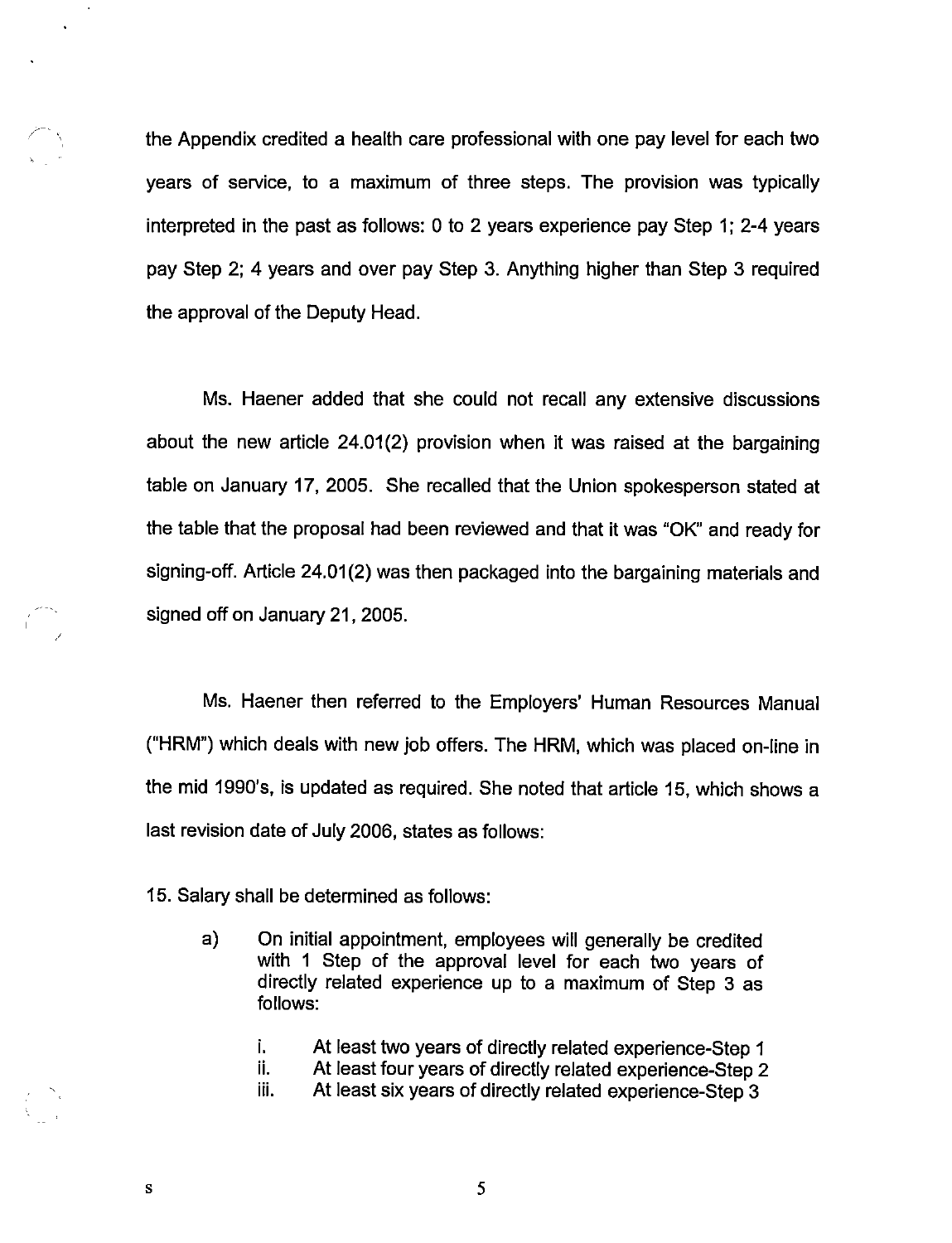b) Deputy Heads of the hiring department may authorize a job offer at a higher step up to and including Step 6.

The above pay procedure was adopted by the Employer during the time Ms. Haener was the CEO of Stanton Hospital, in that regard, Ms. Haener testified that a newly-appointed employee, without any prior experience, would start at Step 1, as would an employee with two years or less of prior experience. She noted, however, that very few employees were appointed to heath care positions who did not have any prior experience at all.

Ms. Haener, under cross-examination, was referred by Union counsel to the pay grid (Appendix B1) which is illustrated in part below:

|  | Min Pts   Max Pts   Pay Range   Casuals   Step 1   Step 2   Step 3   Step 4   Step 5   Step 6 |  |  |  |  |
|--|-----------------------------------------------------------------------------------------------|--|--|--|--|
|  |                                                                                               |  |  |  |  |

Ms. Haener testified that, in her view, article 24.01(2) applies to any appointed employee, including "Casuals". Ms. Haener also commonly used the term Step "0" when referring to "Casuals" under the Appendix of the previous collective agreement.

Under further questioning by Union counsel as to the prior application of the Appendix language compared to the current language, Ms. Haener noted that the Appendix contained the words "for each two (2) years prior experience" in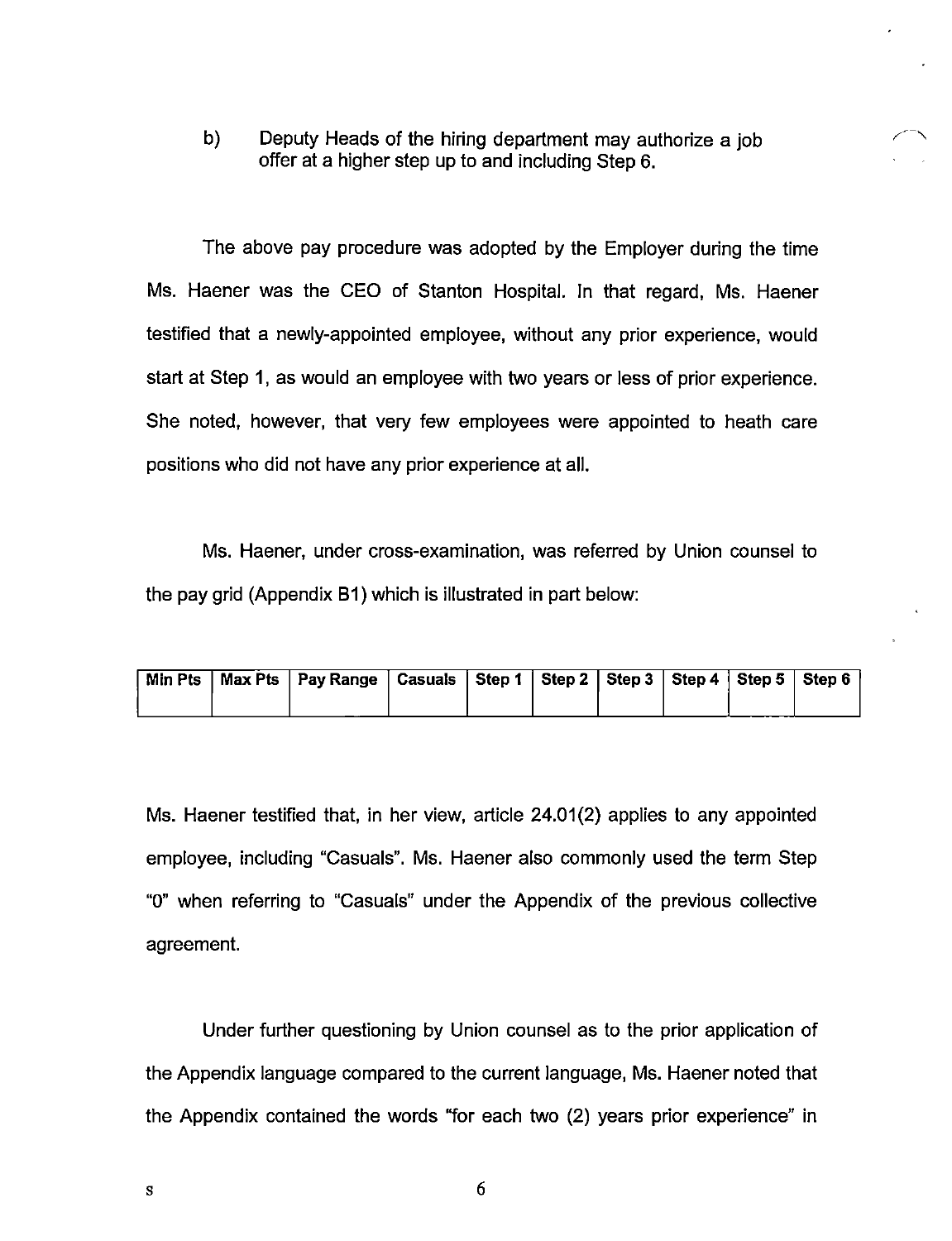contrast to the current language "for each two (2) years of directly related experience". She testified that the Appendix was applied differently from the current Handbook references because of the difference in wording between the Appendix language and article 24.01(2). Ms. Haener concluded her testimony by acknowledging that there was not a lot of discussion at the bargaining table with respect to the application of article 24.01(2).

Jenetta Davis testified by telephone from Inuvik. She has been the Director of Human Resources for the Beaufort-Delta Health and Social Services Authority since December 2007. She worked as a human resources service officer for the Beaufort-Delta Health Authority for the previous two years leading up to her current appointment. She testified that the Beaufort-Delta Health Authority has one major hospital in its district, the Inuvik Regional Hospital. Ms. Davis has worked over the years with the health care professionals in the hospital including nurses, physiotherapists and occupational therapists. Ms. Davis testified that the Appendix was applied as follows: Step 1 pay level for 0 to 4 years experience; Step 2 pay level for 4 years to 6 years of experience; and. Step 3 pay level for 6 years or more of experience (except if the Deputy Head approved a higher pay level). The same pay practice continued under the new collective agreement as it did under the previous Appendix.

Linda Heimbach is the Manager of Critical Care for the Stanton Temtorial Health Authority, which manages the Stanton Territorial Hospital in Yellowknife. It

7

S

 $\frac{1}{\sqrt{2}}$  ,  $\frac{1}{\sqrt{2}}$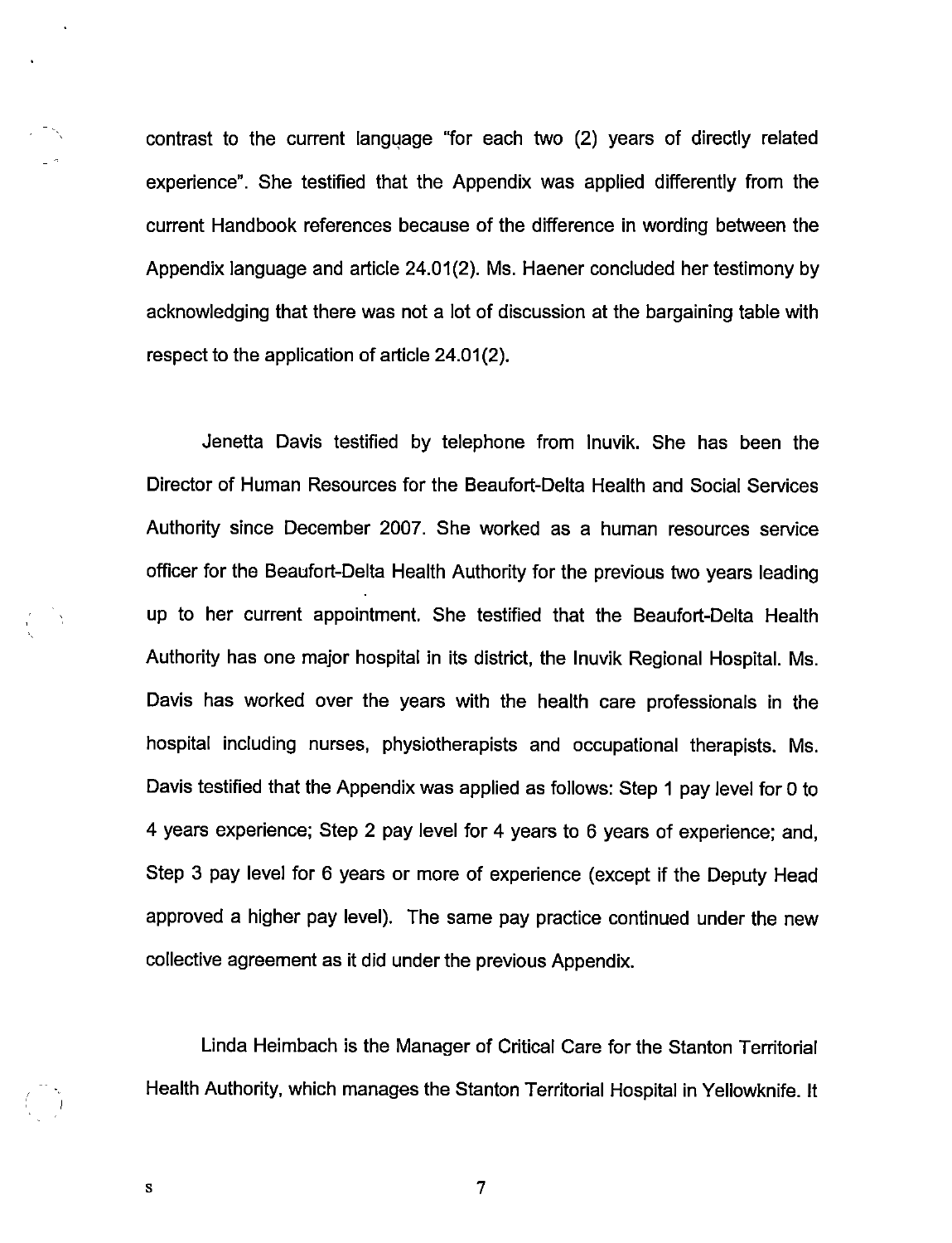is the major referral centre for the NWT. She has held that position since 2006 and was the Acting Manager in 2005. As the Manager of Critical Care, she is responsible for some 80 employees working in the Emergency and ICU Departments at the Stanton Hospital. She testified regarding the current and past practice dealing with the placement of newly-hired health care employees under the Appendix and under article 24.01(2).

Ms. Heimbach indicated that, under the Appendix, all applicants were Initially screened to determine whether they had two years of directly related experience. If so, the applicants were then interviewed for the position and the successful candidate was selected. Once selected, the following formula applied under the Appendix: Step 1 pay level was applied to new employees with the threshold 2 years of experience; Step 2 was paid to new employees with between 2 and 4 years of experience; Step 3 was paid to new employees with 6 years of experience (or at a higher step if approved by the Deputy Head). Ms. Heimbach testified that the minimum requirement of two years of prior experience may be waived if the applicant had equivalent qualifications i.e. a critical care certificate and only 18 months of emergency experience. Ms. Heimbach then noted that section 15 of the HRM reflects the current practice for new hires: a newly appointed employee now requires at least 4 years of experience before being paid at Step 2 and a minimum of 6 years experience to reach Step 3, the maximum.

8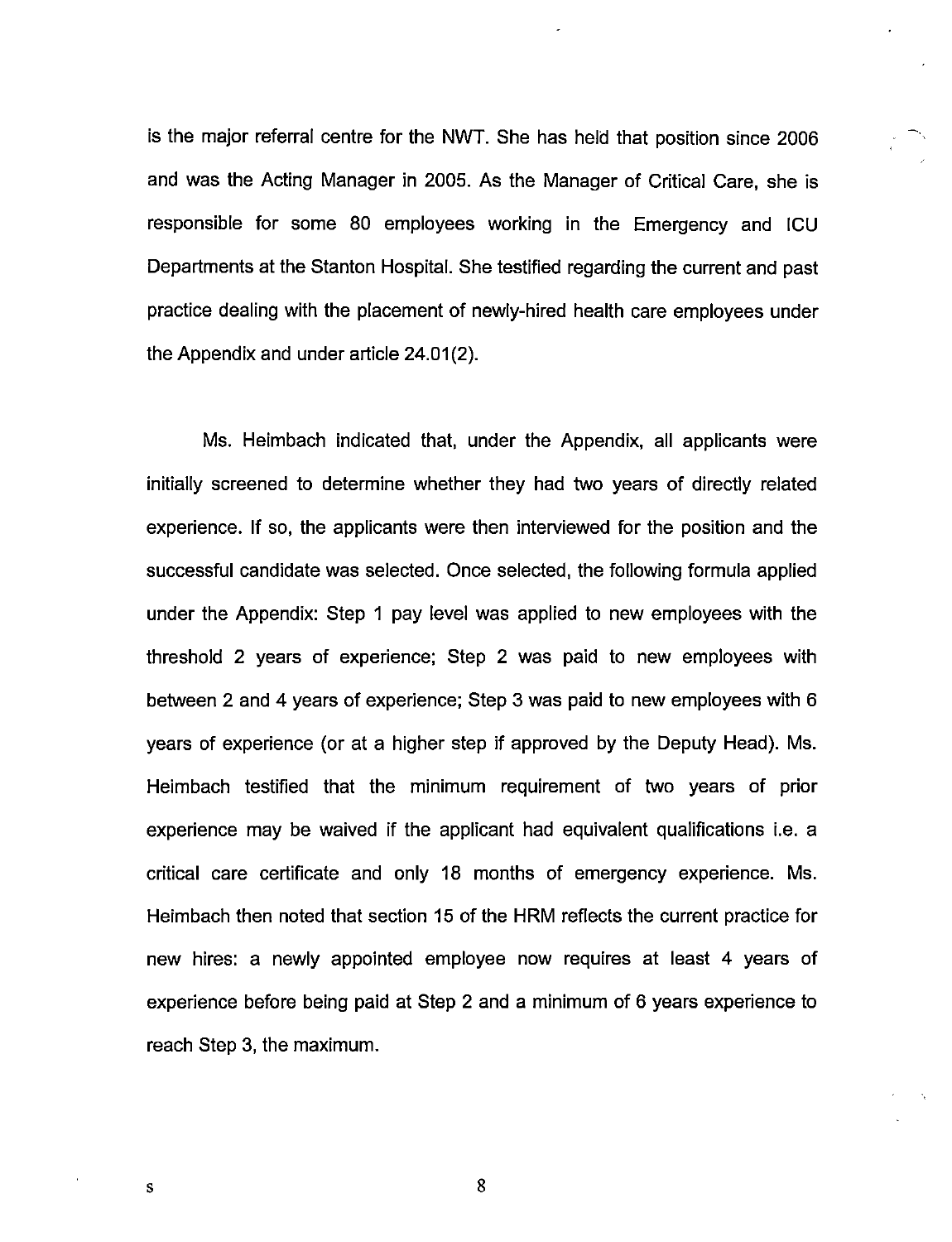Roxanna Baisi has been an employee of the Union since 1984. She has held the position of the Director of Membership Services since 2002. Ms. Baisi was part of the Union bargaining team at the 2005 negotiations. She confirmed that the Employer's goal at the bargaining table was to negotiate broad provisions which applied to all employees and not just one sector of the membership. Similar to the Employer's witnesses, Ms. Baisi testified there was little discussion about the wording of article 24.01(2); the proposal by the Employer was to use the wording found in the Appendix in the new article 24.01 (2). Ms. Baisi testified that there was no indication from the Employer at the bargaining table regarding the method to be used to calculate the pay level steps applicable to new employees. Her understanding at the bargaining table was that a new hire with 2 years of experience would be placed at Step 2. Each additional two years of experience placed a new employee up an additional step i.e. 4 years experience to Step 3; 6 years of experience to Step 4, the maximum step.

Todd Parsons has been the President of the Union of Northern Workers since 2002. He was at the bargaining table at the time the current collective agreement was negotiated in 2005. Mr. Parsons testified that, in his view, article 24.01(2) is only applicable to employees that are "appointed" and that casual employees are not appointed. He noted that there is no reference to a "casual employee" being an appointed employee under article 2.01(m) which is in contrast to the other types of employees, such as part-time employees or relief employees. Mr. Parsons further testified that it was never explained to him during

 $\mathbf{s}$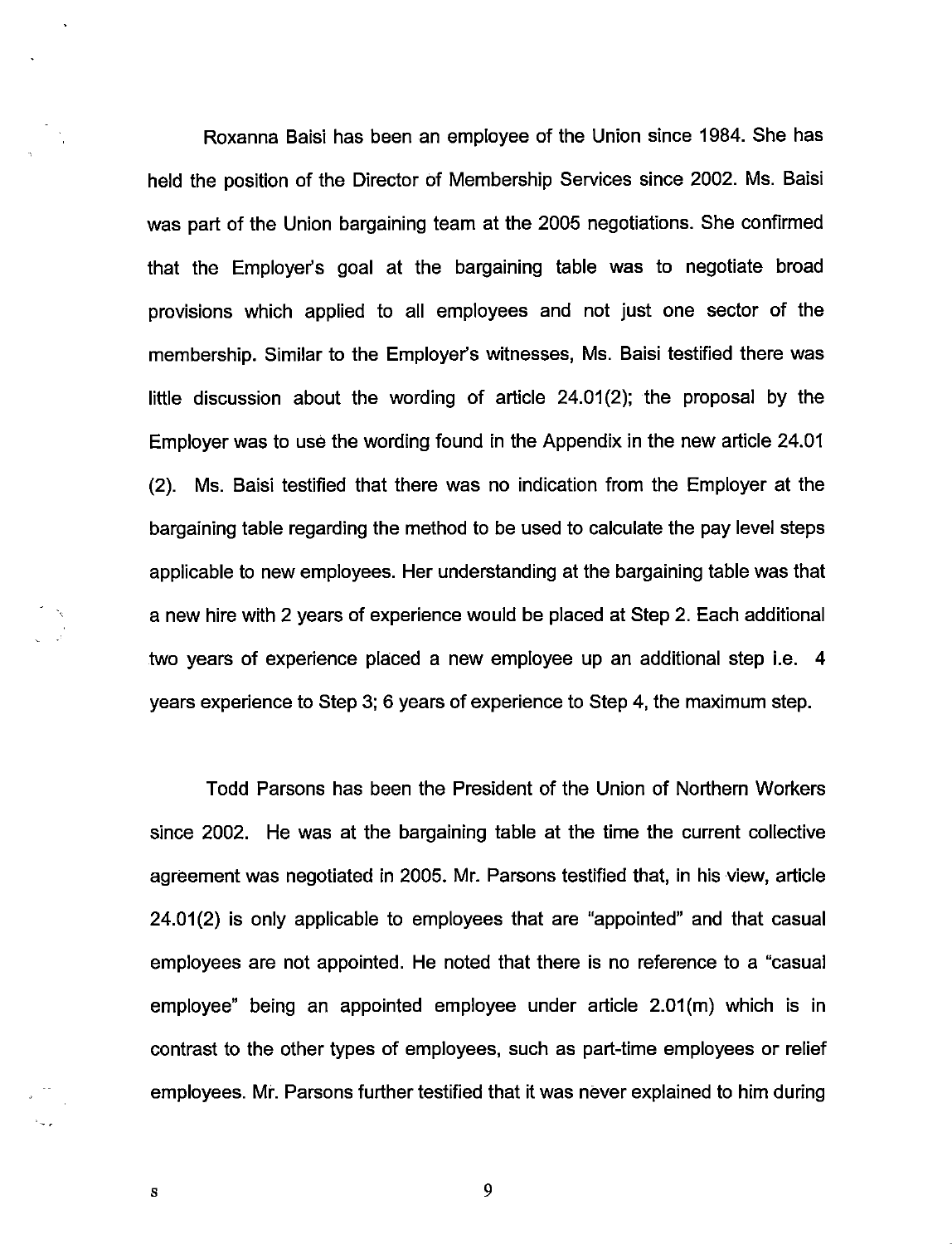the last negotiations that new employees could only be paid, at a maximum, to the Step 3 pay level. His understanding at the bargaining table was that article 24.01(2), as presented, provided for maximum of 3 individual steps: Step 1-2 being one step; Step 2-3 being a second step; and, Step 3-4 being the third (maximum) step.

In terms of the HRM, the position of the Union is that they will raise policy issues with the Employer once they become aware of policies which affect the Union membership. The Union's position in that regard is outlined in a letter to the Employer December 11, 1996 and was also mentioned at a Joint Consultation Meeting held on March 6, 2007. The Minutes of that meeting reflect the Union's position that it did not have the capacity to review all amendments to Government policies and that it reserved the right to file a grievance within 30 days of becoming aware of an issue which may affect the Union membership. Under cross-examination, Mr. Parsons testified that he was not familiar with the application of the Appendix nor was a grievance ever filed to his knowledge under that provision. Nor do his notes indicate there were any discussions about the Appendix wording during the bargaining sessions or in caucus. Mr. Parsons did acknowledge, however, that he understood that the language of article 24.01(2) was taken from Appendix. His understanding of the Appendix was that a new employee would be paid one step for each two years of experience, beginning at Step 1. An employee with 6 years of experience would be placed at Step 4.

 $\mathbf{s}$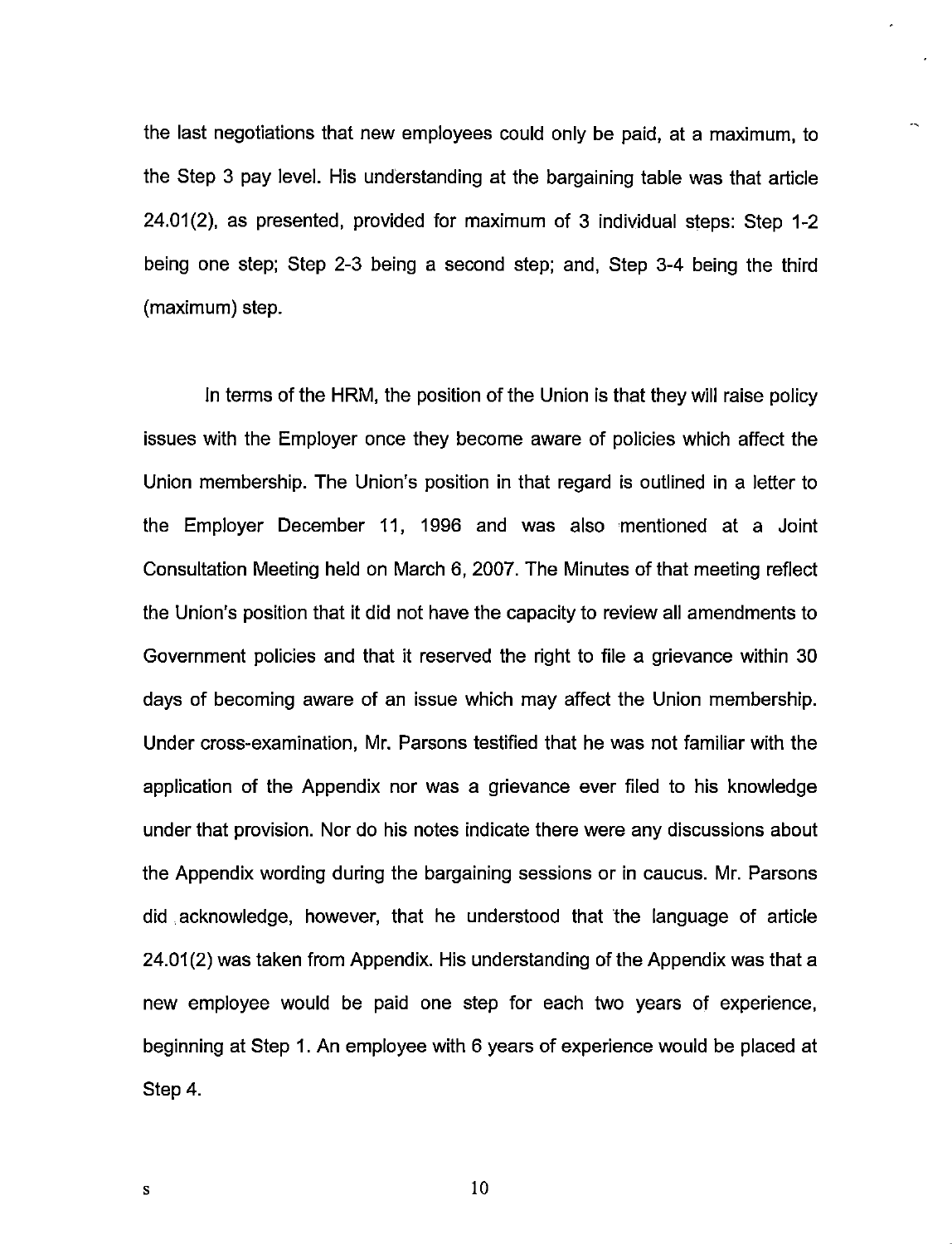## SUBMISSIONS OF THE EMPLOYER

The Employer submits, at the outset, that the words "maximum of three (3) steps" is ambiguous when applied to the pay step references under article  $24.01(2)$ . Further, the provision is unclear in regards to the starting step i.e. Step 1 or Step "0" (casuals). The appropriate way to resolve the ambiguity is to refer to evidence of past practice.

The evidence is that a practice did exist in the application of the Appendix. In that regard, the language of the Appendix was the basis for the Employer's understanding on how article 24.01(2) would continue to operate in the current collective agreement. This understanding was further confirmed in the HRM at section 115, which sets out how the provision is to be applied. The Union never raised its interpretation of either the Appendix or the new 24.01(2) provision at the bargaining table. Accordingly, the Employer properly understood that the Union was in favour of the practice. The onus was on the Union to indicate it was not in favour of the previous application of Appendix and It did not do so at the time of the last bargaining round.

The Employer also relies on the principle that past practice can be used as an aid to interpret the collective agreement. Counsel points to article 24.01 (2) which states that newly appointed employees "will be credited with one step of the applicable pay range for the position..." The Appendix sets out the

11

 ${\bf S}$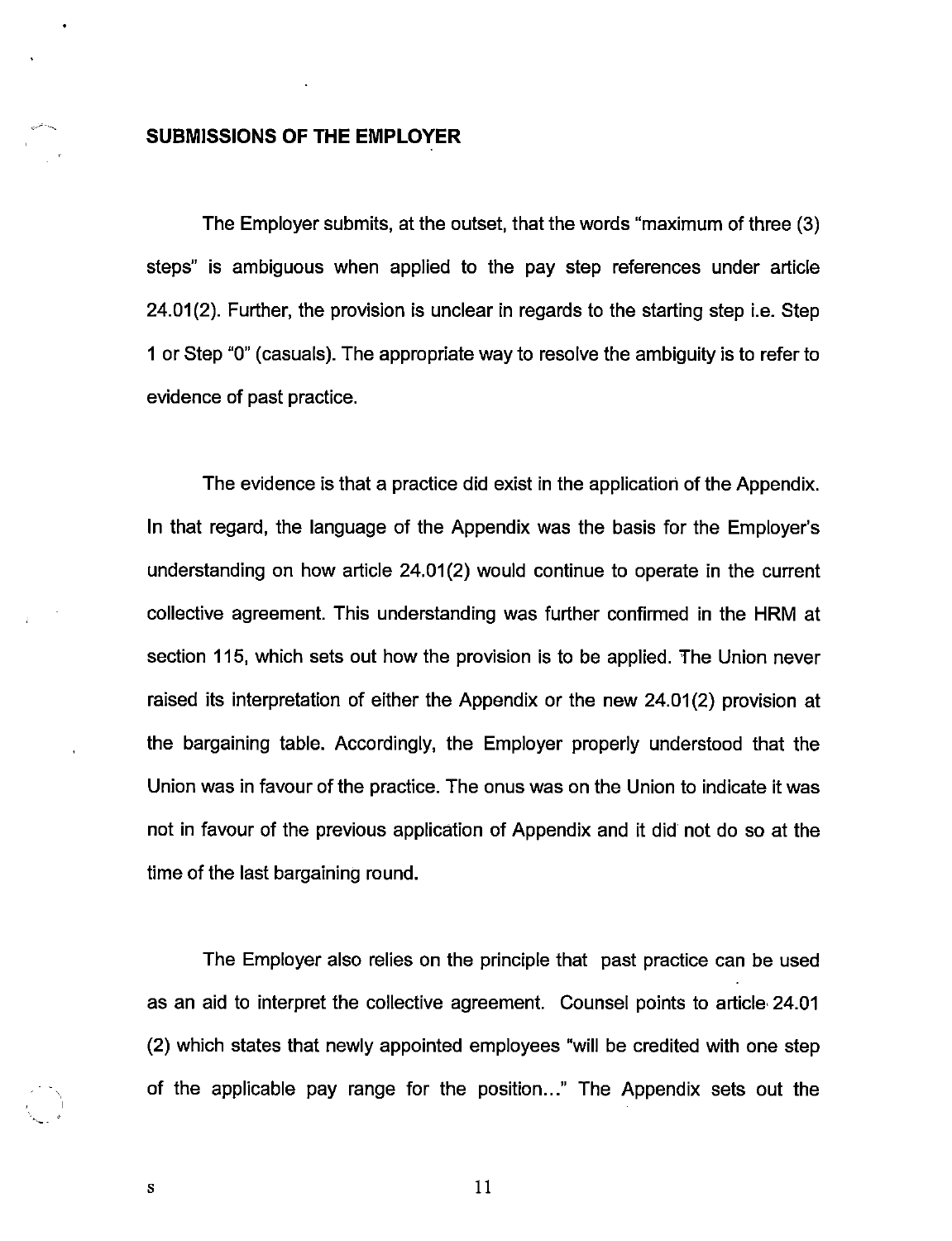applicable pay ranges starting with the Casuals or Step "0". Although the evidence is that most new health care professional appointments began at Step 1-due in part to the two years of prior screening criteria-there is no requirement on the Employer to do so. The "Casuals" step also exists as part of the pay range and can be used as a starting step if the Employer chooses to do so. This is part of management's responsibilities as set out in article 7.01 of the collective agreement.

Further, the Employer submits that the Union cannot imply Step 1 as a starting point for new hires because of the clear need to reference the pay grid which, in turn, refers to the "Casuals" category as the starting pay level. Indeed the testimony of the Employer's witnesses all support the reliance placed on the pay grid and the "Casuals" pay step. It was incumbent on the Union to raise its objections in the face of the long-standing practice followed by the Employer under the Appendix and it failed to do so.

Finally, the Employer submits that past practice can be used to support an estoppel. Again, it was up to the Union to raise its objections to the manner in which the Appendix was being interpreted in the past with respect to the placement of new health care professionals. The Employer would then have had the opportunity at that time to provide its interpretation of the provision based on the past practice under the Appendix. That occasion was not provided for in this

S

j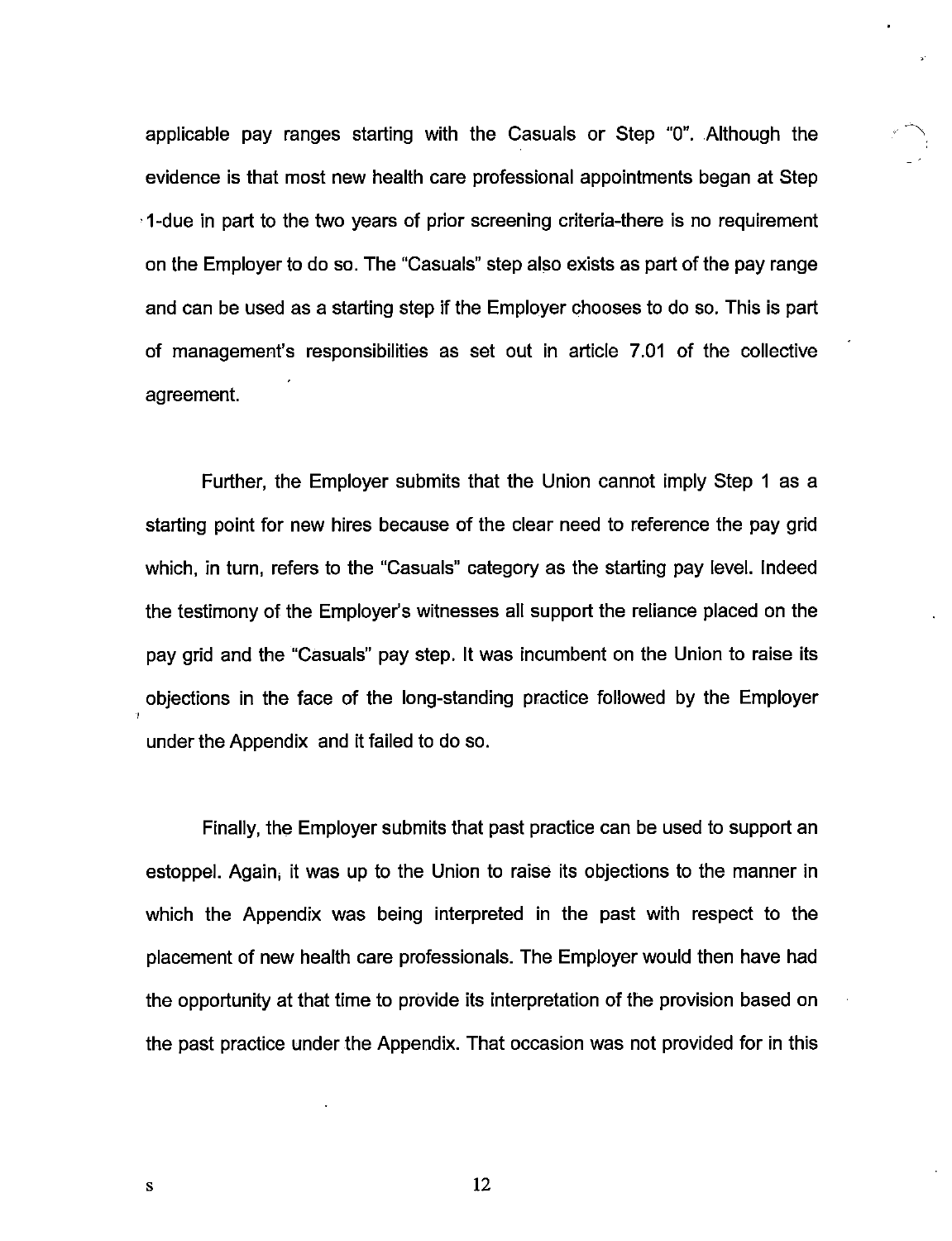case. As a result, any interpretation of the collective agreement favourable to the Union should now only stand to the end of the current term.

#### SUBMISSIONS OF THE UNION

 $\ddot{\phantom{0}}$ 

The Union's first position is that there is no ambiguity in the collective agreement. The ambiguity was created by the Employer in the manner in which it applied article 24.01(2).

The Union noted, by way of illustration, that the Employer has misinterpreted the collective agreement by including casual employees within its definition of an appointed employee. The collective agreement at article 2 sets out the definition of an "Employee" under the collective agreement. A "casual employee" under article 2 (m)(i) is not an employee who has been appointed to a position. See: UNW v. GNWT (Casual employees-statutory pay) (November 23, 2007). Given the absence of an "appointment" to a position, the Union submits that the Casuals, or the pay level "0" category, should be excluded from the pay step calculations under Article 24.01(2). The stating point for all new employees must therefore be at Step 1 and not at the illusory Step "0".

The Union also emphasized that article 24.01(2), which was tabled by the Employer at the negotiations, clearly and unambiguously refers to the "three (3) steps"; that is to three specific steps and not "Step 3" as the Employer would

S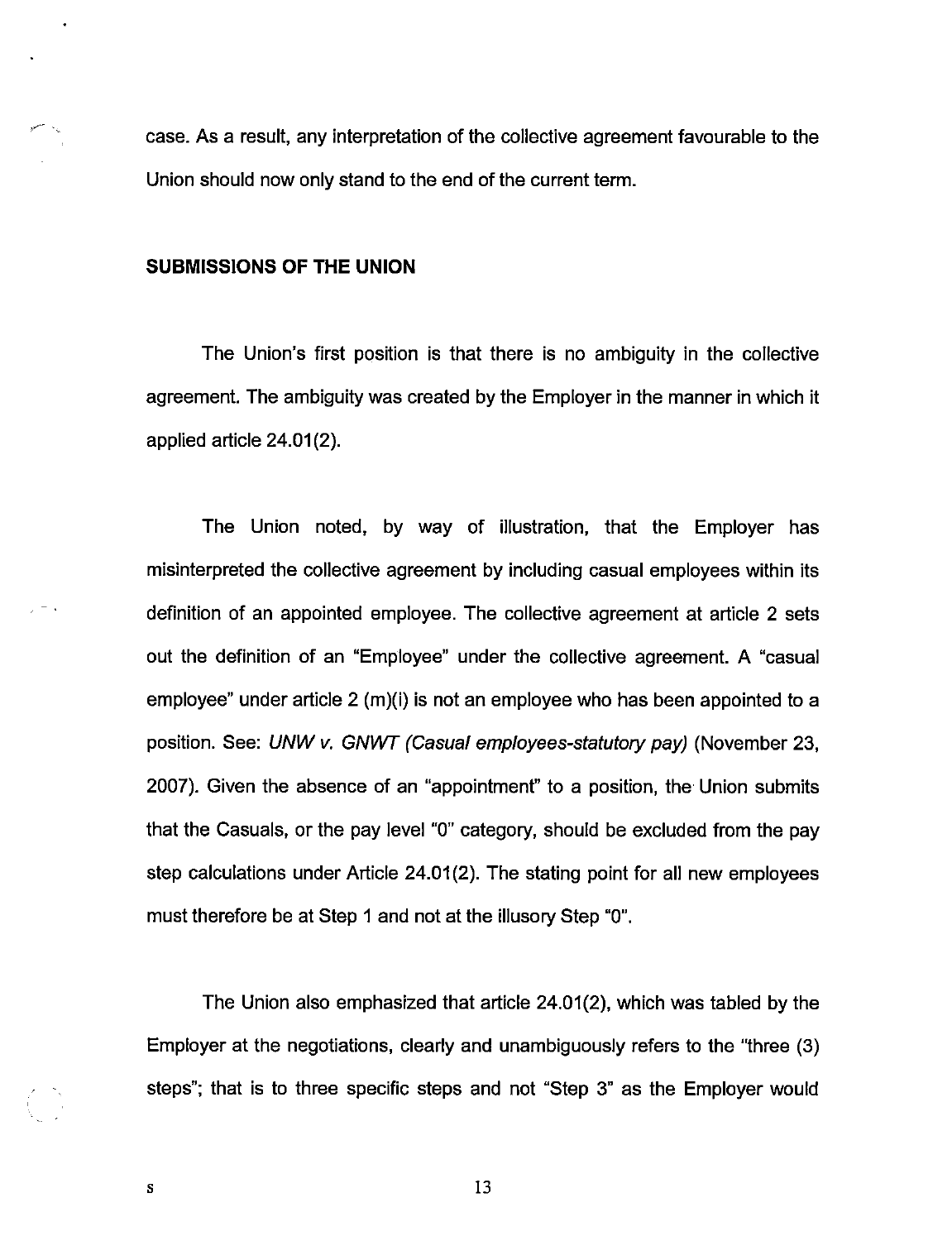have it. The "plain meaning rule" of contract interpretation applies in this case. To uphold the Employer's interpretation of the collective agreement would amount to an amendment of the collective agreement because casual employees would be wrongly included in the application of article 24.01(2).

The Union further submits, in the alternative, that the Employer has not demonstrated a consistent application of article 24.01(2). In some instances, 3 years of experience has resulted in a Step 2 placement while, in other cases, 4 years is required for a Step 2 placement. The evidence also discloses that the past practice with respect to health care workers is to pre-screen prospective hires for two years of experience before being placed at Step 1. This again is a practice that might fit into the health care service but should not be one that is applicable to the entire public service. There was also evidence introduced of developmental-type appointments at Step 1 in cases where a new health care worker may not have the required experience but has other clinical course experience. This is another example of the Employer unilaterally determining how to interpret the collective agreement to meet its own interests.

Finally, the Union urges that the doctrine of estoppel not be applied given the requirement that it should only be used to provide equitable relief in the most serious circumstances. Compelling evidence is required to show that the Union knew or ought to have known how the Employer applied the collective agreement. That onus has clearly not been met by the Employer in this case. In

 $\mathbf{s}$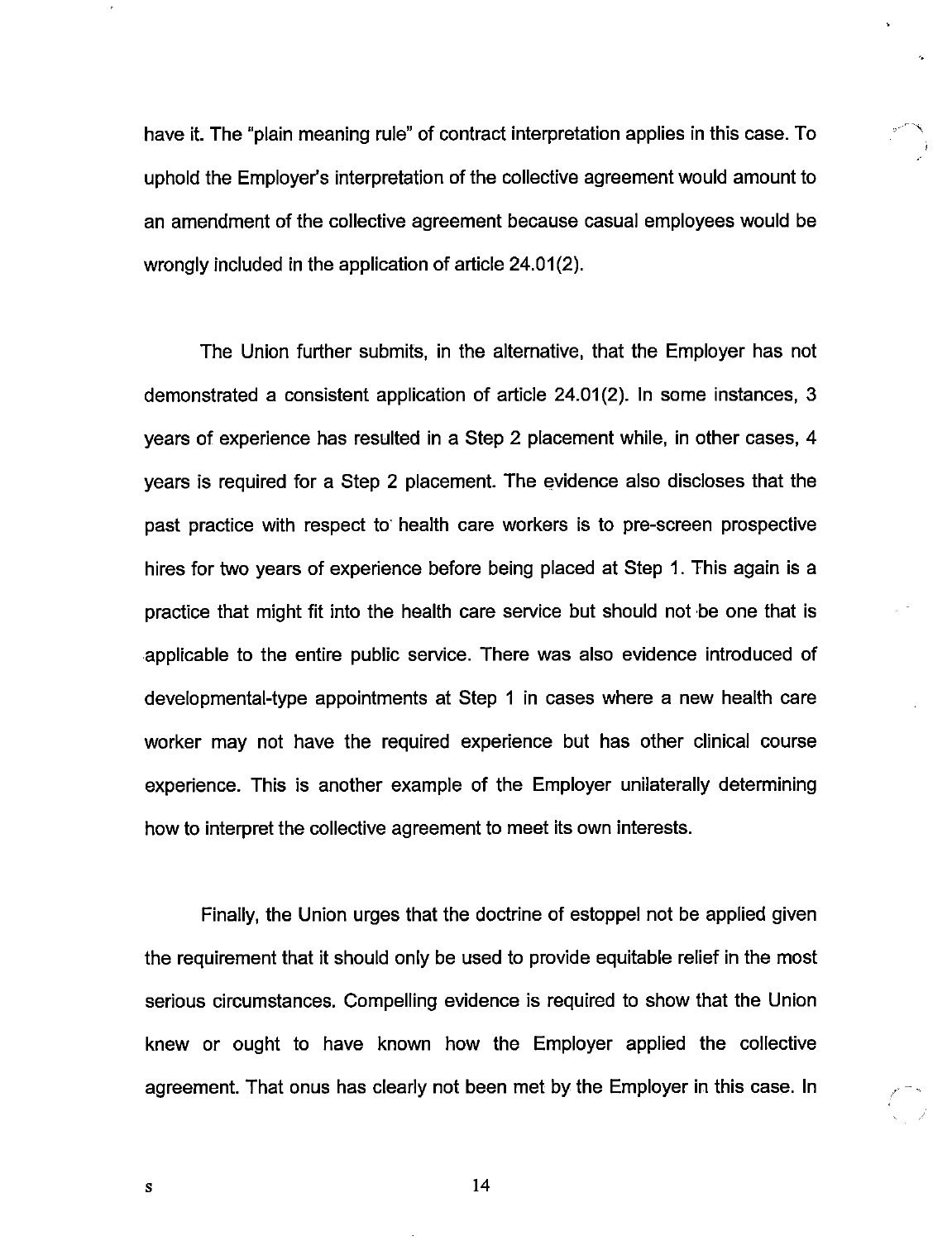that regard, there was no clear representation by the Employer on how the Appendix would apply to the new article 24.01(2).

#### DECISION

There are legions of authorities which endorse the first principle of contract interpretation that the language of the document must be interpreted according to its plain and ordinary meaning. Reference was made by counsel for the Employer to Re: DHL Express (Canada) Ltd. v. C.A.W.-Canada, Locs. 4215, 144 & 4278 (2004) 124 L.A.C. 271, at paragraph 8. which summarizes the accepted approach to collective agreement interpretation:

The predominant reference point for an arbitrator must be the language of the collective agreement (here the Minimum Payment clause) because it is primarily from the written word that the common Intention of the parties is to be ascertained. Language is to be construed in accordance with its ordinary and plain meaning, unless adopting this approach would lead to absurdity or repugnancy, but in these latter situations, arbitrators will interpret the words used in a manner so as to avoid such results. However, it must be remembered that these particular principles of interpretation are to be used in the context for the written Agreement itself. It is also well recognized that a counterbalancing principle is that anomalies or ill-considered results are not sufficient to cause the alteration of the plain meaning of words. Neither is the fact that one interpretation of the Agreement may result in a (perceived) hardship to one party. I refer here (as I often do) to the seminal case of Re: Massey-Harris Co. and U.A.W.., Loc. 458 (1953)4 L.A.C. 1579 (Gale)...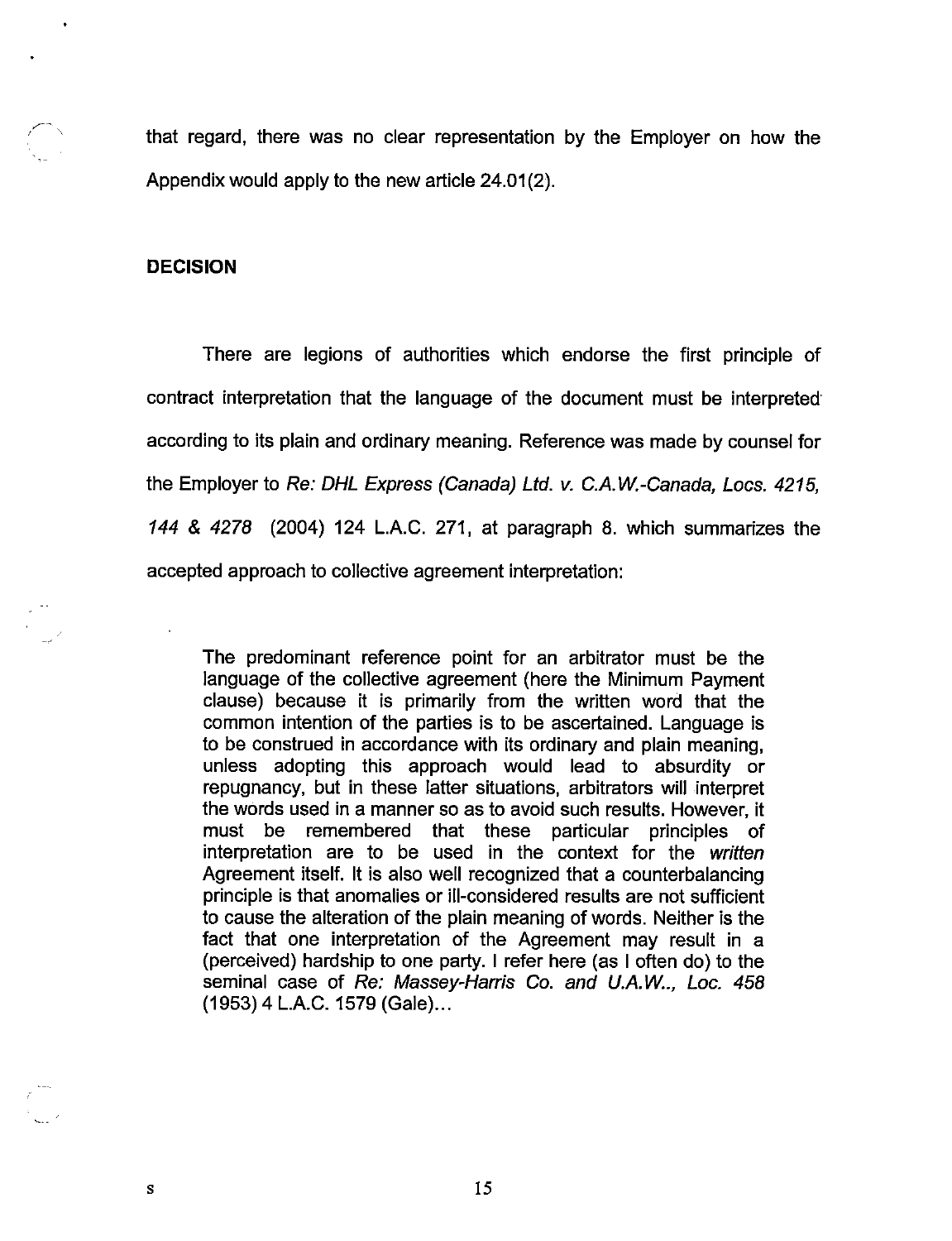The Employer submits that the "Casual" reference in the pay grid allows ^ the Employer to consider it as the starting step for purposes of calculating the first step of the three step maximum set out in article 24.01(2). The reference to "Casuals" in the pay grid, in my view, is no more than a convenient method of establishing an agreed pay rate for those employees who do not hold appointed positions in the Public Service. As Arbitrator Jolliffe noted in UNW v. GNWT (Casual employees-statutory pay) (November 23, 2007) cited by the Union:

Realistically, by reference to the definition language, whether working standard hours, supposedly by comparison to a full-time indeterminate, or not, a casual employee is not one who has been appointed to a position. That issue has been previously discussed in the Brvan Tessier interim award between these parties, June 26, 2002, Jolliffe, where the Employer's position was accepted by this arbitrator that casual employment in the context of this collective agreement does not constitute an appointment to the Public Service, it being pointed out that the "appointment" of a person to a position carries with it certain requirements under the Public Service Act.

I also note that Article 24.01(2) states that "newly appointed emolovees will be credited with one step of the applicable pay range for the position". Casuals employees, as set out in the definition section of "employee" under article 2(m), are not appointed to a position. Given that article 24.01(2) by necessary implication excludes a casual employee, the pay level steps reference in article 24.01(2) must be read to include only Steps 1 through 6 of the pay grid and not the so-called "Casuals" step or "Step 0". I agree with the Union that any

 ${\bf S}$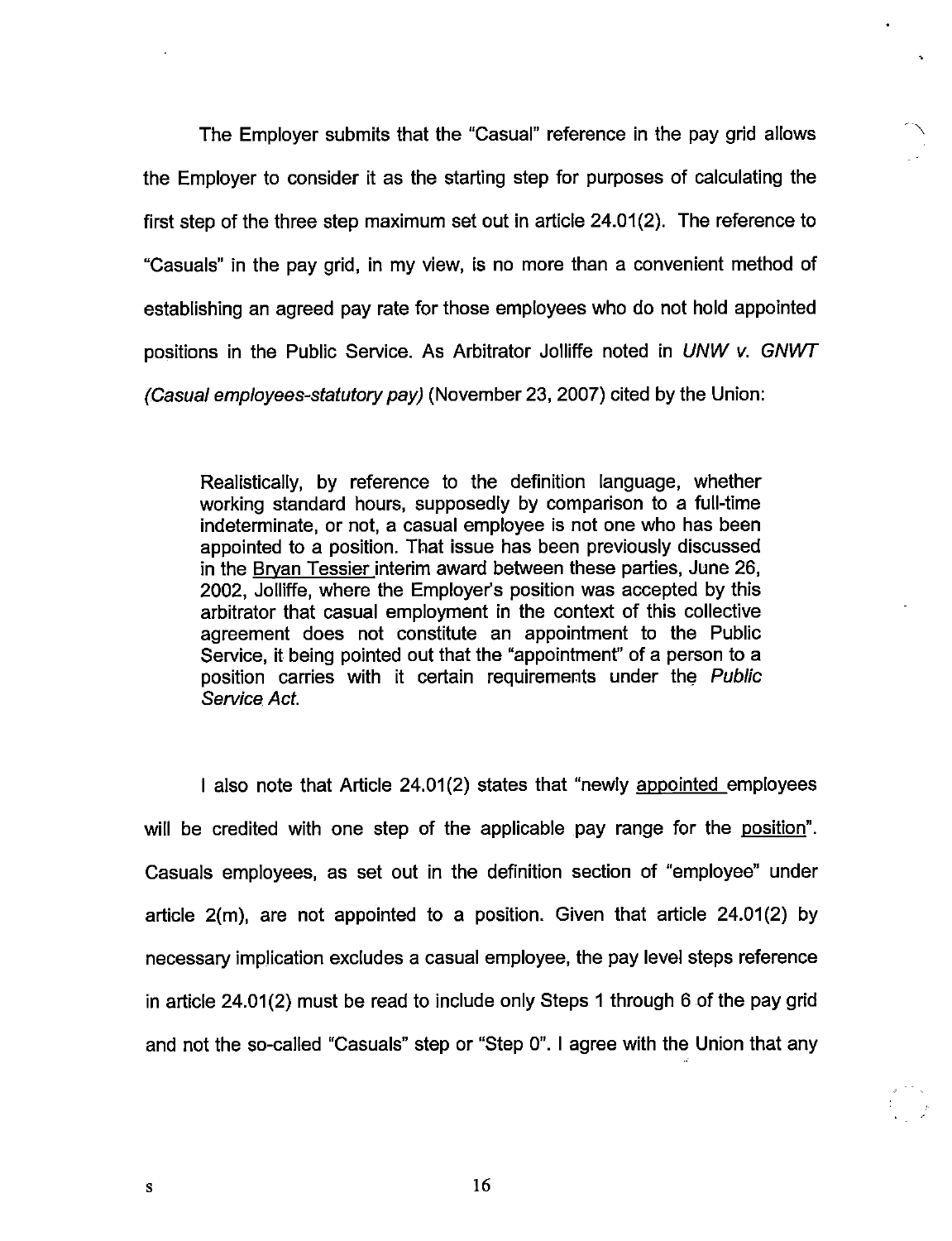reference to "Casuals" as part of a pay level step in the context of article 24.01 amounts to a breach of the collective agreement and the Public Service Act.

Having determined that the applicable pay range incorporates only Steps 1 through 6 in the pay grid, it is then left to determine how the term "maximum of three (3) steps" is to be applied within the context of article 24.01(2). 1 again agree with the Union's position that a plain reading of the entire provision leads to the unambiguous conclusion that an employee is entitled to a credit of one step for each two year's of directly related experience, beginning at Step 1. By way of illustration:

- 1) Step 1 to Step 2 counts as the first of three steps for those employees with two years of directly related experience. An employee with two years of directly related experience would be placed at the top of the step, Step 2.
- 2) Step 2 to Step 3 counts as the second step for those employees with between two and four years experience. An employee with four years of directly related experience would be placed at the top of the second step, Step 3.
- 3) Step 3 to Step 4 counts as the third and final step ("maximum of three (3) steps") for those employees with between four and six years of experience. An employee with six years of directly related experience would be placed at the top of the third step. Step 4.

17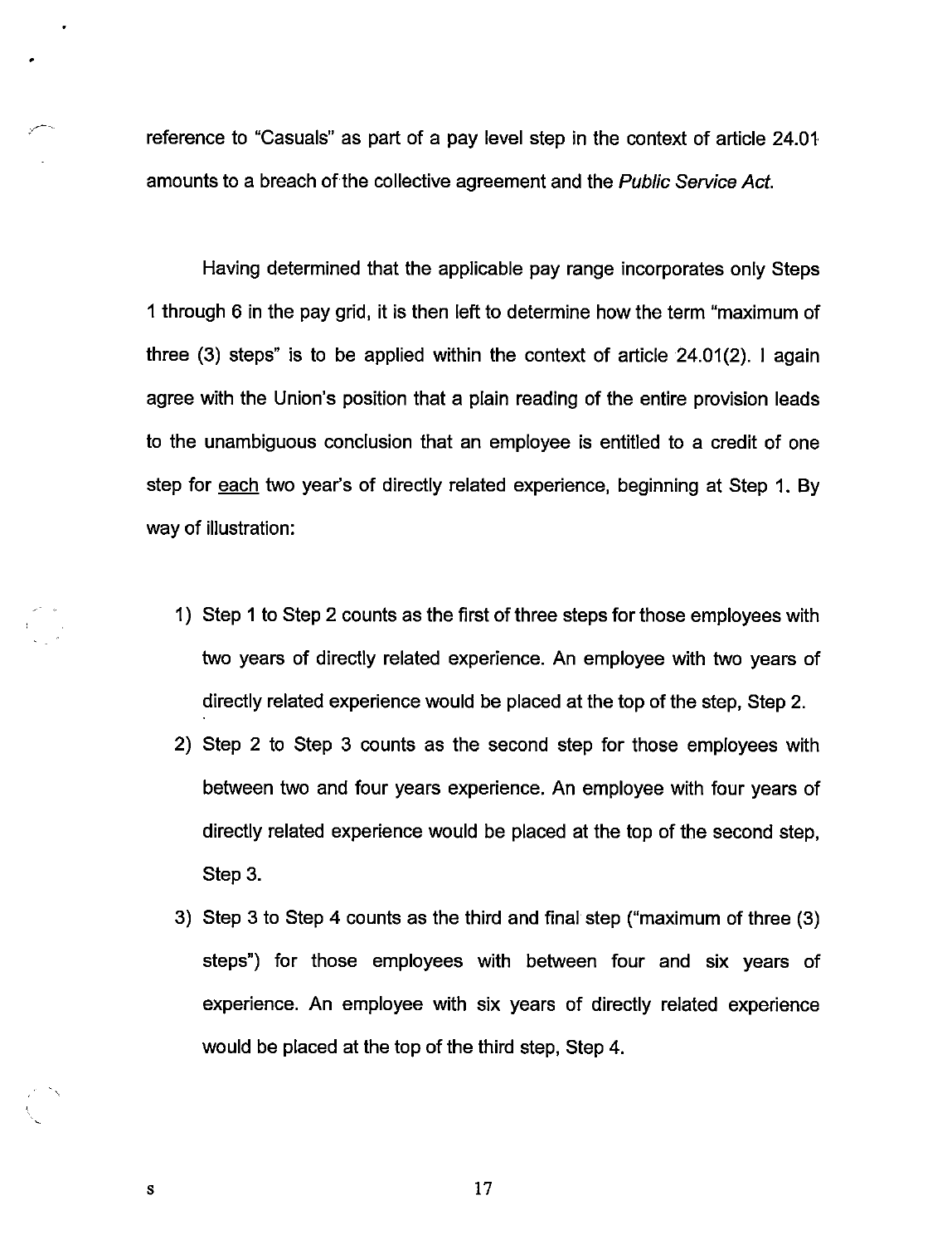There remains the issue of whether there are grounds to apply the doctrine of estoppel. As noted in Brown and Beatty, extrinsic evidence is admissible for purposes of establishing an estoppel. As the authors put it at 3:4420:

Both the history of a specific agreement through its sequence of prior agreements, and documentary evidence, including memoranda of agreement or minutes of settlement forming part of the negotiations of a particular collective agreement, may be introduced. Such documentary evidence may include a related agreement which was used as point of reference, an interest arbitration award, as well as proposals made, discussions held, notes made, and agreements reached during negotiations, although reservations have been expressed to admitting evidence as to give-and-take of negotiation. Of course, evidence of such negotiation history must not only be relevant, but more importantly, to be relied upon ought to be unequivocal, (emphasis added by underlining).

There is a wide variety of evidence that can be put before an arbitration board to establish an estoppel. A clear point of reference in this case is evidently the Appendix taken from the previous collective agreement between these parties. The same elements of crediting health care employees with one pay level increment for each two years of experience to a maximum of three steps is found in both the Appendix and the new article 24.01(2). The evidence is that it was the Employer who proposed the new language in order to broaden the application of the collective agreement to all, bargaining unit employees. The proposal met with little discussion at the bargaining table and was implemented without objection.

18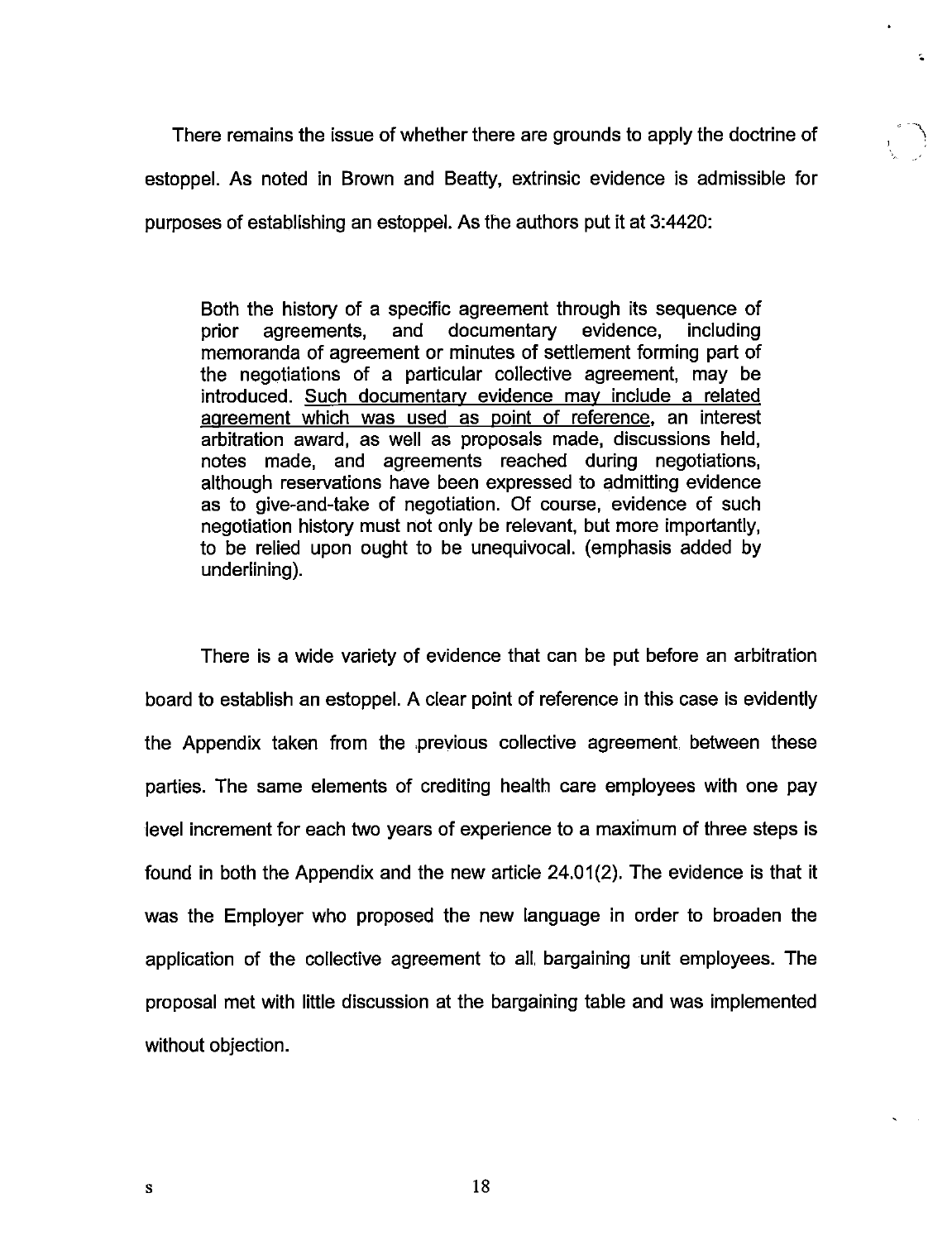The evidence is undisputed that the Employer was at all times operating on the basis that a new hire under article 24.01(2) would do no better or worse than the health care professionals under the previous collective agreement. Although there is evidence that the experience factor was not assessed uniformly in establishing the applicable pay range for new employees, it is clear that no one was placed beyond the step 3, except in cases where the Deputy Head approved of the placement to a higher step in the pay grid.

The Union never challenged the Employer's consistent application of Appendix, and in particular the fact that new employees were not credited with their prior experience beyond the third step. In the absence of such a challenge, the Employer, before and during bargaining, proceeded on the understanding that, in keeping with past practice, any new hires, no matter what their work experience, would not be placed any higher than the  $3<sup>rd</sup>$  pay step (unless the Deputy Head decided otherwise). That in my view was a reasonable assumption on the part of the Employer given that the wording of article 24.01(2) so closely parallels the wording of the Appendix.

In my view, the Employer in this case was entitled, relying on the consistent manner In which the Appendix was applied in the past, to believe that article 24.01(2) would be applied in a similar fashion in the current collective agreement. The Union, by virtue of its acquiescence to the application of the old Appendix language into the newly-bargained article 24.01(2) provision, is now

19

 $\bf S$